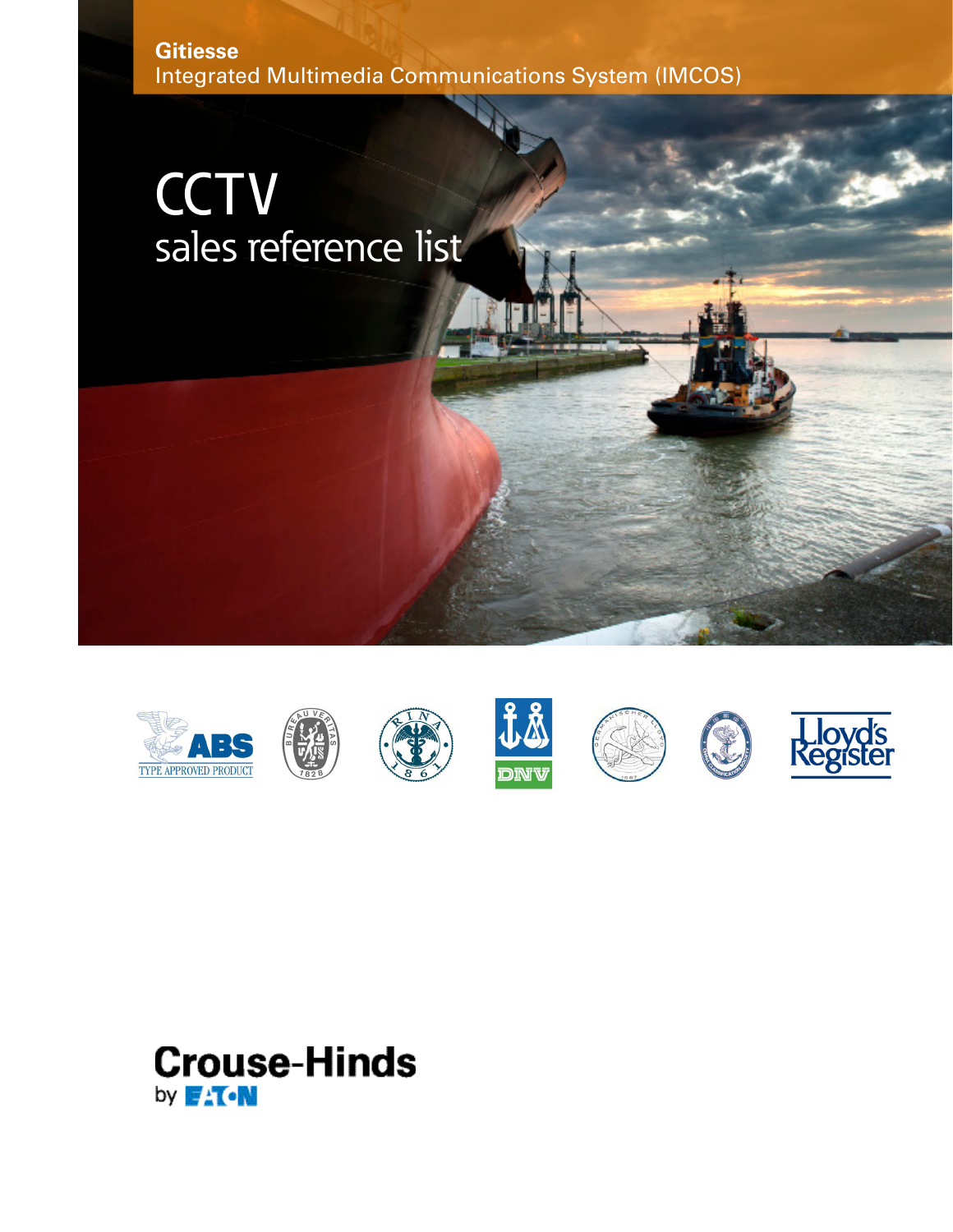# Gitiesse IMCOS CCTV

### Sales References

| <b>Shipyard Country</b> | <b>Shipyard Name</b>           | <b>Owner Country</b> | <b>Owner Name</b>                | <b>Vessel Type</b>          | <b>Hull Number</b>                | $\#$           |
|-------------------------|--------------------------------|----------------------|----------------------------------|-----------------------------|-----------------------------------|----------------|
| Argentina               | Tandanor                       | Argentina            | Argentine Navy                   | Ice Breaker                 | Almirante Irizar                  | 1              |
| Australia               | Strategic Marine               | Australia            | <b>Australian Marine Complex</b> | <b>Floating Dock</b>        | CP 3804                           | 1              |
| China                   | Cosco Shipyard                 | Italy                | Ilva Servizi Marittimi           | Pusher / Barges             | ZS06001, Zs06002                  | $\mathbf{2}$   |
|                         | Dalian Shipbuilding Industry   | China                | China Merch. Energy Shipping     | 319.000dwt Crude Oil Tanker | T300K-58                          | $\mathbf{1}$   |
|                         |                                | China                | Dalian Ocean Shipping            | 308.000 dwt VLCC            | T3000-56,-57,-63,-64,T300K-68,-69 | 6              |
|                         | Dalian Shipyard                |                      | Seaboard                         | 319.000 dwt VLCC            | T3000-46                          | $\mathbf{1}$   |
|                         |                                | Netherlands          |                                  | 319.000 dwt VLCC            | T3000-47, -48, -49, -50, --51     | 5              |
|                         | Guangzhou Longxue Shipbuilding | China                | China Shipping Group             | <b>VLOC</b>                 | L0005/06/07/08/13/14/15/16        | 8              |
|                         | Guangzhou Shipyard             | China                | Cosco                            | 308.000 dwt VLCC            | 12121026, 12121027                | $\mathbf{2}$   |
|                         |                                |                      | Valles                           | 113.000 dwt Product Tanker  | 13121049, 13121050                | $\overline{2}$ |
|                         |                                | Netherlands          | Fairstar                         | 50000 dwt Semisubmersible   | 10130003, 11130007                | $\mathbf{2}$   |
|                         | Haisheng Marine                | China                | Cosco                            | <b>VLCC</b>                 | T-3000-43                         | 1              |
|                         | Huanghai Shipyard              | Polynesia            | Comp. deTransport Maritime       | 120m Roro Vessel            | K19                               | 1              |
|                         | Nantong Tongshun               | Singapore            | Pacific Crest PTE                | 73mt AHTS                   | TS140115, 116, 117, 118           | 4              |
|                         | Ruahan City Shipyard           | Italy                | Marnavi                          | 15000DWT                    | SRC510, SRC511                    | $\overline{2}$ |
|                         | Yantai Shipyard                | Italy                | Saipem                           | Pipe Laying Vessel          | YR02007-216                       | 1              |
| Dubai                   | Lamprell Energy Ltd            | <b>UAE</b>           | Millenium Offshore               | <b>RIG Conversion</b>       | CN/13/107 - MOS FRONTIER          | 1              |
| Finland                 | STX Europe Rauma               | Namibia              | Min. Fisheries Namibia           | Fisheriese Research Vessel  | 378                               | $\mathbf{1}$   |
|                         | Lindeanu                       | Italy                | Marichem Europe                  | <b>Chemical Tanker</b>      | Rina Amoretti, Mariella Amoretti  | $\mathbf{2}$   |
| Germany                 | Lindeanu Shipyard              | Germany              | German Tanker                    | Tanker                      | 243                               | 1              |
|                         | Merwede                        | Princ. of Monaco     | <b>Star Clipper Cruises</b>      | Sailing Cruiser             | Royal Clipper                     | 1              |
| Holland                 | Van der Giessen                | Greece               | Strinzis Line                    | Ferry                       | 976, 978                          | $\overline{2}$ |
|                         |                                | Italy                | Ar Co In                         | <b>Chemical Tanker</b>      | 161, 162, 184, 187, 190, 191, 238 | 7              |
|                         | De Poli                        |                      | Mediterranea Navigaz             | <b>Chemical Tanker</b>      | 163                               | $\mathbf{1}$   |
|                         |                                | Greece               | Ocean Bridge Inv<br>Fast Ferry   |                             | 6005                              | $\mathbf{1}$   |
|                         |                                |                      |                                  | Pegasus One                 | 1                                 |                |
|                         |                                | India                | India Navy                       | Fleet Tanker                | Hull 6186, Hull 6219              | 2              |
|                         |                                |                      | Finarge Srl                      | Offshore Support Vessel     | 6152, 6153                        | $\mathbf{2}$   |
|                         |                                |                      | Grandi Navi Veloci               | Super Ferry                 | 1208                              | 1              |
|                         |                                |                      | Grimaldi Group                   | RO-RO                       | 5984/85/86/87/88/92/93, 6018      | 8              |
|                         |                                |                      | Italian Navy                     | Multipurpose Supply Vessel  | 006105/07, 016080/83/84/85        | 6              |
|                         |                                | Italy                | Italian Owner                    | Cargo                       | 5958, 5959                        | $\mathbf{2}$   |
|                         | Fincantieri                    |                      | SNAM                             | <b>Chemical Tanker</b>      | 5911                              | $\mathbf{1}$   |
|                         |                                |                      |                                  |                             | Snam Portovenere                  | $1\,$          |
|                         |                                |                      | SNAM                             | RO-RO Pax Vessel            | 6081                              | 1              |
|                         |                                | Malta                | Malta Coast Guard                | Patrol Boat                 | 6126                              | 1              |
| Italy                   |                                | Norway               | Fred Olsen                       | RO-RO                       | 5994, 5995                        | $\mathbf{2}$   |
|                         |                                | Russia               | SNF & RW Carrier                 | Russian Government          | <b>Hull 6213</b>                  | 1              |
|                         |                                | Sweden               | Tor Line                         | RO-RO                       | 6020, 6021, 6022                  | 3              |
|                         |                                | U.K.                 | Sea Container                    | Fast Ferry                  | 5999, 6000, 6003, 6004            | 4              |
|                         |                                | <b>UAE</b>           | <b>UAE Navy</b>                  | <b>ASW Corvette</b>         | <b>Hull 6220</b>                  | 1              |
|                         |                                |                      |                                  | Patrol Vessel               | 6221, 6222                        | 2              |
|                         | I.N.M.A.                       | Italy                | Tirrenia Navigazione             | Ferry                       | 3267, 3268                        | $\mathbf{2}$   |
|                         |                                | <b>USA</b>           | I.S.P.                           | Ferry                       | Regal Vojager                     | $\mathbf{1}$   |
|                         | L.Orlando                      | France               | Corsica Ferries                  | Ferry Pax                   | 273, 274                          | 2              |
|                         |                                | Italy                | Fluviale Marittima               | <b>Chemical Tanker</b>      | 166                               | 1              |
|                         |                                |                      | Italian Telecom                  | Cable Laying                | Teliri                            | 1              |
|                         |                                |                      | Marnavi                          | <b>Chemical Tanker</b>      | 168, 169, 277                     | 3              |
|                         | Morini                         | Italy                | Finbeta                          | Cargo                       | 253                               | $\mathbf{1}$   |
|                         | Nuovi Cantieri Apuania         | Italy                | Amoretti Group                   | <b>Chemical Tanker</b>      | 1207                              | $\mathbf{1}$   |
|                         |                                |                      | Grandi Navi Veloci               | Super Ferry                 | 1206                              | $\mathbf{1}$   |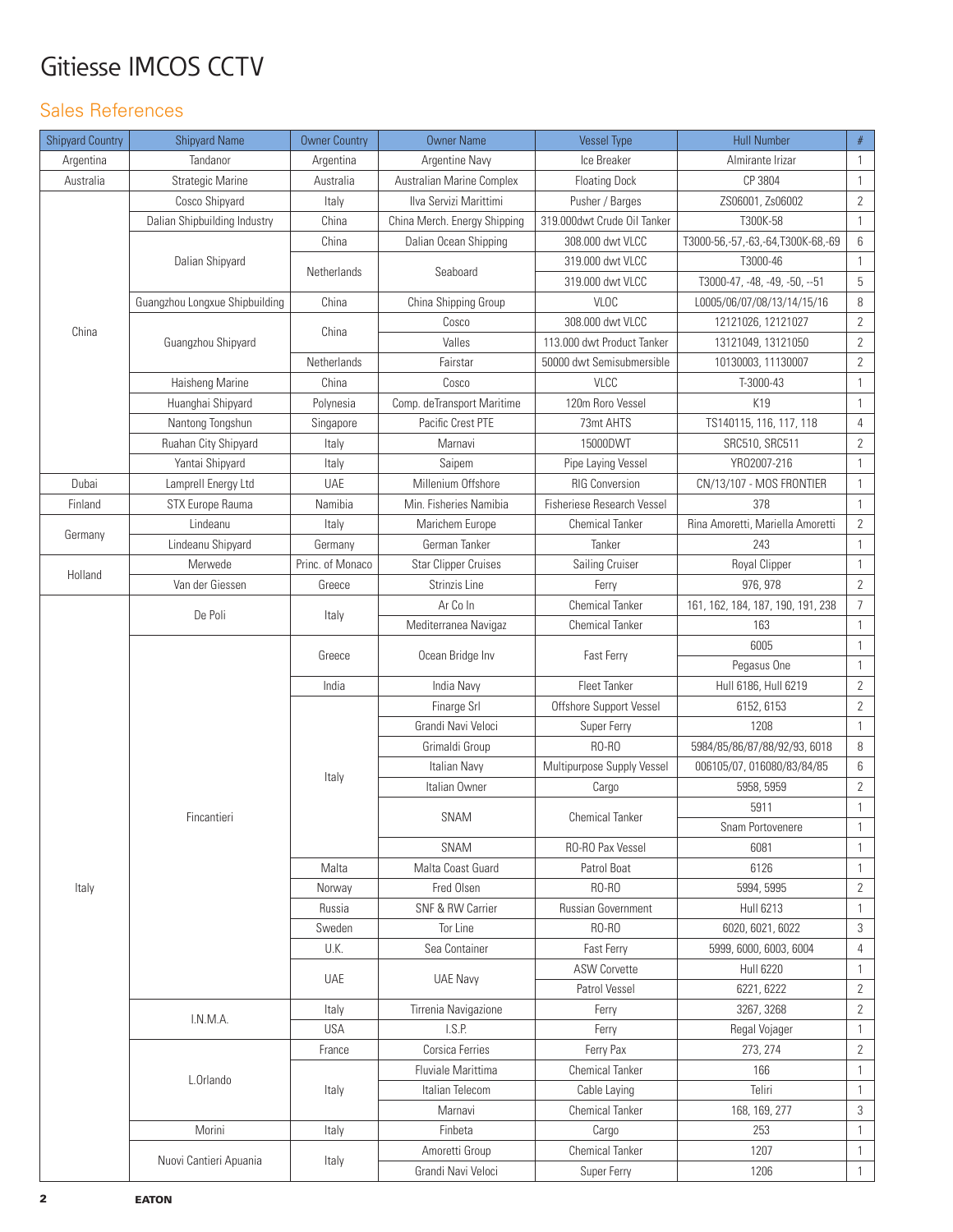# Gitiesse IMCOS CCTV

## Sales References

| <b>Shipyard Country</b> | <b>Shipyard Name</b>                  | <b>Owner Country</b> | <b>Owner Name</b>                       | <b>Vessel Type</b>                              | <b>Hull Number</b>           | $\#$                           |
|-------------------------|---------------------------------------|----------------------|-----------------------------------------|-------------------------------------------------|------------------------------|--------------------------------|
|                         |                                       |                      | Marichem Europe                         | <b>Chemical Tanker</b>                          | 1207                         | $\overline{1}$                 |
|                         | Nuovi Cantieri Apuania                | Italy                | Ferrovie dello Stato                    | RO-RO Vessel                                    | NB 1250                      | $\overline{1}$                 |
|                         |                                       |                      | Grimaldi Group                          | RO-RO Pax                                       | 1120, 1121                   | $\overline{2}$                 |
|                         |                                       |                      |                                         | <b>HSC Vessel</b>                               | 351, 353, 354                | 3                              |
|                         | Rodriguez Shipyard                    | Oman                 | Sultanate of Oman                       | Rescue Boat                                     | 350, 352                     | $\overline{2}$                 |
|                         |                                       | Spain                | Naviera Armas                           | Fast FFerry                                     | TMV114, TMV115               | $\overline{2}$                 |
|                         |                                       |                      | Augusta Offshore                        | Supply Vessel                                   | 107                          | $\mathbf{1}$                   |
|                         | Rosetti Marino Spa                    | Italy                |                                         | Platform Supply Vessel                          | C112                         | $\mathbf{1}$                   |
|                         | S.E.C.                                | Australia            | Australian Owner                        | Cargo                                           | 845                          | $\mathbf{1}$                   |
|                         |                                       |                      |                                         |                                                 | <b>NB</b>                    | $\overline{1}$                 |
|                         |                                       | Italy                | Italian Owner                           | Cargo                                           | <b>NB</b>                    | $\overline{1}$                 |
|                         |                                       | Sweden               | Stena Ro-Ro                             | RO-RO                                           | 1546, 1547, 1548             | 3                              |
|                         | S.M.E.B.                              | Italy                | Margas                                  | Cruiser                                         | 179 Cezanne II°              | $\mathbf{1}$                   |
|                         |                                       |                      | D.F.D.S.                                | Ferry                                           | 179                          | $\overline{1}$                 |
|                         |                                       | Denmark              | Nordana Line                            | Passenger RO-RO                                 | 226                          | $\overline{1}$                 |
| Italy                   |                                       | Greece               | Tomasos Bros.                           | Passenger RO-RO                                 | 193, 194                     | $\overline{2}$                 |
|                         |                                       | Ireland              | <b>Irish Ferries</b>                    | Passenger RO-RO                                 | 228                          | $\overline{1}$                 |
|                         |                                       |                      | Caronte & Tourist Lines                 | Passenger RO-RO                                 | 214, 215, 227                | 3                              |
|                         |                                       |                      | Grimaldi Group                          | Passenger RO-RO                                 | 197                          | $\mathbf{1}$                   |
|                         |                                       |                      |                                         | Ferry                                           | 173, 174                     | $\mathbf{2}$                   |
|                         | Visentini                             | Italy                | Italian Owner                           | <b>Inland Ferry</b>                             | 189, 190                     | $\overline{2}$                 |
|                         |                                       |                      | Levantina Trasporti                     | Passenger RO-RO                                 | 191, 192, 216, 218, 219, 220 | 6                              |
|                         |                                       |                      | Visentini Group                         | Cargo RO-RO                                     | 186                          | $\overline{1}$                 |
|                         |                                       |                      |                                         | Ferry                                           | 183, 184                     | $\overline{2}$                 |
|                         |                                       |                      |                                         | Passenger RO-RO                                 | 200, 209, 210, 211           | 4                              |
|                         |                                       | Spain                | Balearia                                | Passenger RO-RO                                 | 223                          | $\mathbf{1}$                   |
|                         |                                       | U.K.                 | Meridian Marine Management<br>England   | Passenger RO-RO                                 | 221, 222                     | 2                              |
|                         |                                       |                      | Norse Irish Ferry                       | Ferry                                           | 180, 182                     | $\mathbf{2}$                   |
|                         |                                       |                      | Norse Merchant Ferries                  | Passenger RO-RO                                 | 212                          | $\overline{1}$                 |
|                         |                                       |                      |                                         | Passenger RO-RO                                 | 185                          | $\mathbf{1}$                   |
| Kazakhstan              | ERSAI / Kazakhstan                    | Kazakhstan           | AGIP KCO                                | Temporary Refuge Barge                          | E68144                       | $\overline{1}$                 |
|                         | <b>DSME</b>                           | Greece               | <b>Blue Star Ferries</b>                | 140M RO-PAX                                     | 7509                         | $\overline{1}$                 |
| Korea                   |                                       |                      |                                         |                                                 | 7510                         | $\overline{1}$                 |
|                         | Samsung Heavy Industry                | Netherlands          | Norfolk Line                            | RO-RO Pax                                       | H1523, H1524, H1525          | 3                              |
|                         | Keppel Singmarine                     | Monaco               | SBM Offshore                            | Diving Support Vessel                           | 336, 380                     | 2                              |
| Singapore               | Sembawang                             | Unknown              | Unknown Owner                           | <b>Research Vessel</b>                          | <b>CSIRO</b>                 | $\mathbf{1}$                   |
|                         | <b>ARMON Shipyard</b>                 | Italy                | Finarge Srl                             | Tug Vessel                                      | C652, C653                   | 2                              |
|                         | Astillero de Seville                  | Finland              | Viking Supply Ships AS                  | Passenger Vessel                                | C001                         | $\overline{1}$                 |
|                         | <b>Barreras Yard</b>                  | Mexico               | Pemex                                   | <b>Hotel Vessel</b>                             | 1700                         | $\overline{1}$                 |
|                         | Navantia Ferrol                       | Mexico               | Pemex                                   | <b>Hotel Vessel</b>                             | 215                          | 1                              |
|                         | Factorias Juliana S.A.U.              | Norway               | GC Rieber Shipping AS                   | Seismic Research Vessel                         | 532, 533, 534, 535           | 4                              |
| Spain                   | Huelva Shipyard                       | Italy                | Amoretti Group                          | <b>Chemical Tanker</b>                          | 826, 827                     | 2                              |
|                         |                                       |                      |                                         |                                                 |                              |                                |
|                         | IZAR - Gijon                          | Spain<br>Sweden      | Spain Government<br>Sweferry            | <b>Hospital Vessel</b><br>Ferry                 | 370<br>77                    | $\mathbf{1}$<br>$\overline{1}$ |
|                         | Puerto Real<br>Zamakona Shipyard      | Finland              |                                         |                                                 |                              |                                |
|                         |                                       | U.S.A.               | Viking Supply Ships AS<br>TransAtlantic | AHTS Supply Vessel<br><b>AHTS Supply Vessel</b> | 667,668<br>669, 670          | 2                              |
|                         | Cimtas Shipyard                       |                      | Turkish Owner                           | 700 dwt Oil Chemical Tanker                     | NB 09                        | $\mathbf{2}$<br>$\overline{1}$ |
| Turkey                  |                                       | Turkey               | Finbeta                                 | Chemical tanker                                 | <b>NB07</b>                  |                                |
|                         | <b>TVK Shipyard</b><br>AUSTAL, Mobile | Italy<br><b>USA</b>  | Hawaii Superferry                       | Fast RO-RO Ferry                                | Hull 615, Hull 616           | $\mathbf{1}$                   |
| <b>USA</b>              |                                       |                      |                                         |                                                 |                              | 2                              |
|                         | US Navy                               | <b>USA</b>           | Dakota Shipyard                         | Oceanog. Research Vessel                        | To be Communicated           | $\mathbf{1}$                   |